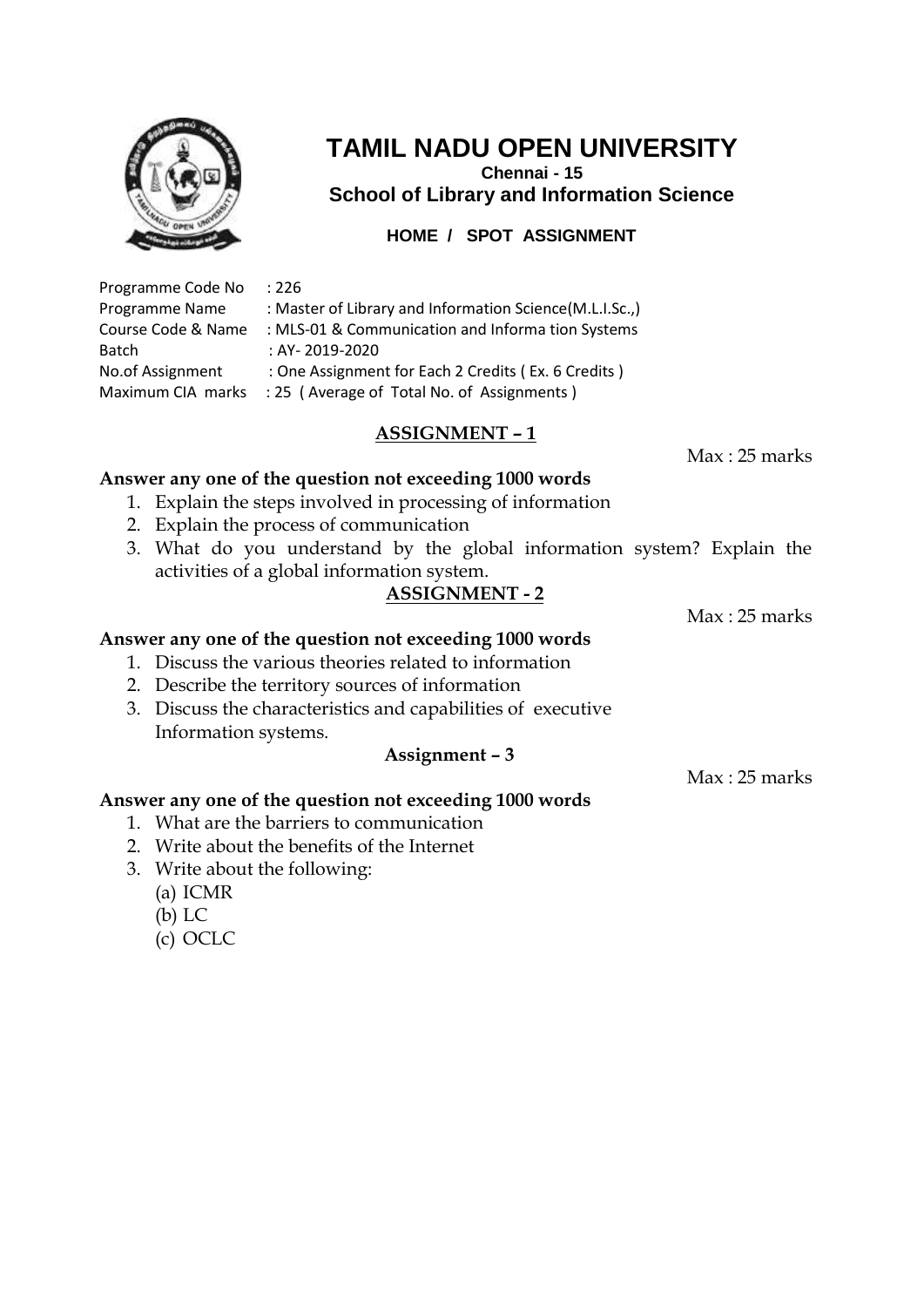

**Chennai - 15 School of Library and Information Science**

## **HOME / SPOT ASSIGNMENT**

| Programme Code No  | :226                                                     |
|--------------------|----------------------------------------------------------|
| Programme Name     | : Master of Library and Information Science(M.L.I.Sc.,)  |
| Course Code & Name | : MLS-02 & Information Processing and Retrieval (Theory) |
| <b>Batch</b>       | : AY 2019-2020                                           |
| No.of Assignment   | : One Assignment for Each 2 Credits (Ex. 6 Credits)      |
| Maximum CIA marks  | : 25 (Average of Total No. of Assignments)               |

# **ASSIGNMENT – 1**

Max : 25 marks

#### **Answer any one of the question not exceeding 1000 words**

- 1. What are the different categories of Search Engine?
- 2. What are expert systems? Discuss in detail
- 3. Write a short note on UNIMARC

#### **ASSIGNMENT - 2**

Max : 25 marks

#### **Answer any one of the question not exceeding 1000 words**

- 1. What are information retrieval and its uses?
- 2. State the critical aspects of Recall and Precision systems.
- 3. Write the critical note on Cutter's Rules for Dictionary catalogue

#### **ASSIGNMENT -3**

Max : 25 marks

- 1. What is Bayesian Network and state the advantages of it.
- 2. Discuss the types of ISAR
- 3. Describe the Copyright act in India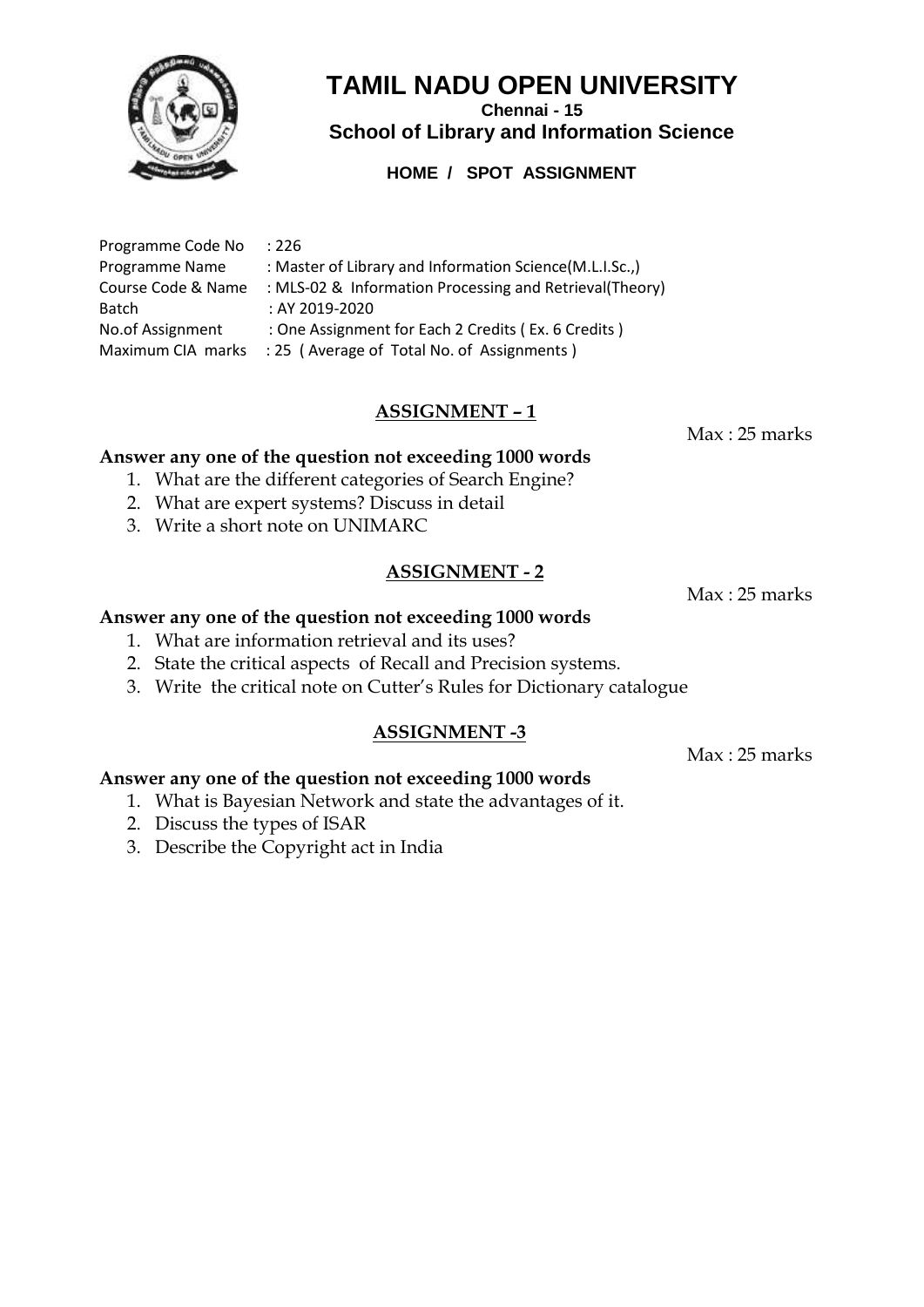

**Chennai - 15**

**School of Library and Information Science**

# **HOME / SPOT ASSIGNMENT**

| Programme Code No  | :226                                                      |
|--------------------|-----------------------------------------------------------|
| Programme Name     | : Master of Library and Information Science(M.L.I.Sc.,)   |
| Course Code & Name | : MLS-03 & Information Processing and Retrieval(Practice) |
| Batch              | : AY 2019-2020                                            |
| No.of Assignment   | : One Assignment for Each 2 Credits (Ex. 6 Credits)       |
|                    |                                                           |

Maximum CIA marks : 25 (Average of Total No. of Assignments)

# **ASSIGNMENT – 1**

Max : 25 marks

## **Answer any one of the question not exceeding 1000 words**

- 1. What are the merits and demerits of Universal decimal Classification
- 2. List the strengths and weaknesses of the Sears List of Subject Headings
- 3. Discuss the different levels of Cataloguing.

# **ASSIGNMENT - 2**

Max : 25 marks

# **Answer any one of the question not exceeding 1000 words**

- 1. Describe the various classes used in Colon Classification
- 2. Describe about International Standard Bibliographic Description
- 3. Explain the cataloging of the following according to AACR2 (a) Motion Pictures
	- (b) Sound Recording

# **Assignment – 3**

Max : 25 marks

- 1. Write short on Dewey Decimal Classification and Brief the classes and Tables used in Dewey Decimal Classification.
- 2. Explain the Bibliographic Description of Books as per AACR2
- 3. Write a short note on Cataloguing of Non-Book Materials.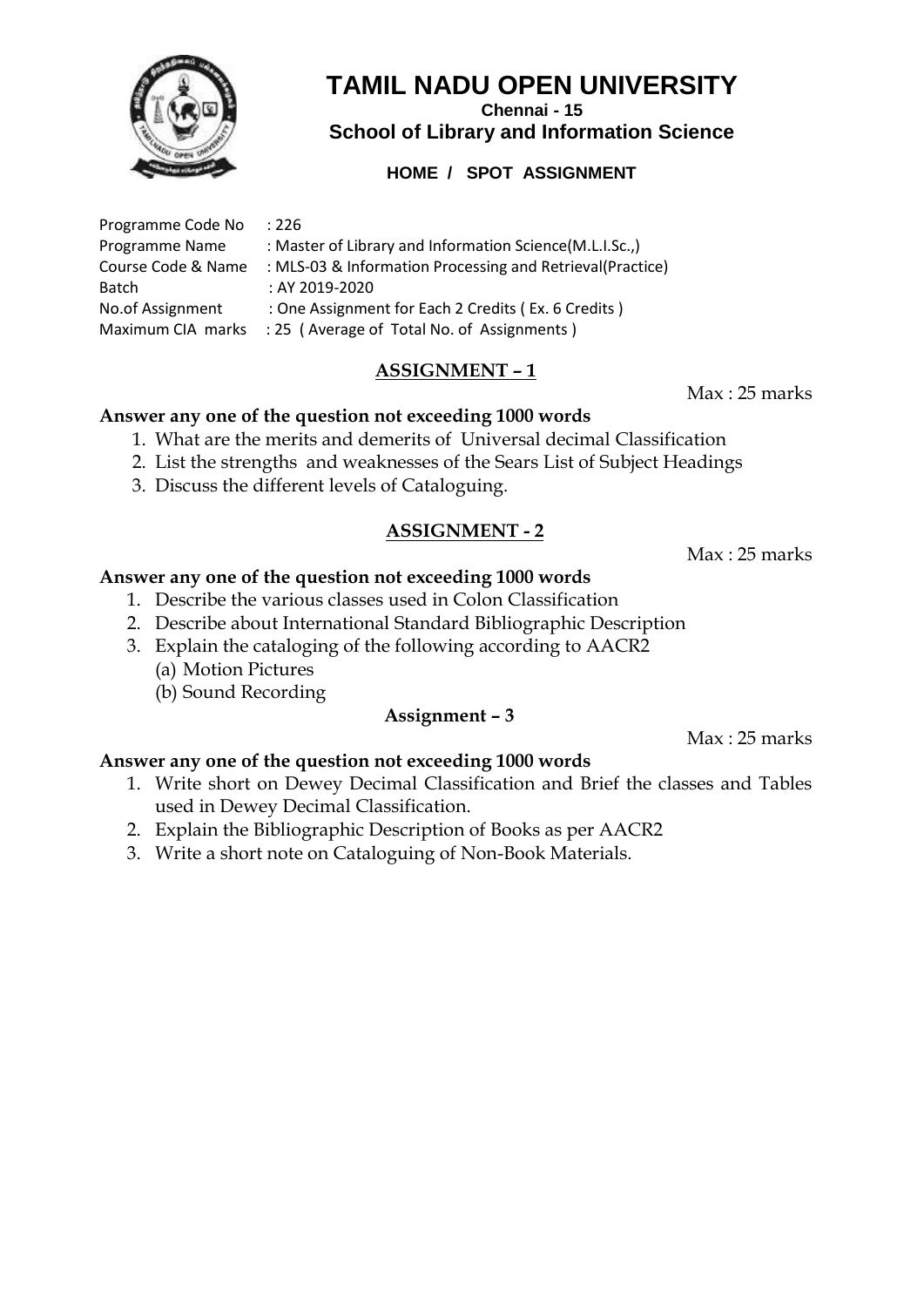

**Chennai - 15 School of Library and Information Science**

# **HOME / SPOT ASSIGNMENT**

| Programme Code No  | :226                                                    |
|--------------------|---------------------------------------------------------|
| Programme Name     | : Master of Library and Information Science(M.L.I.Sc.,) |
| Course Code & Name | : MLS-04 & Management of Information Centres            |
| <b>Batch</b>       | : AY 2019-2020                                          |
| No.of Assignment   | : One Assignment for Each 2 Credits (Ex. 6 Credits)     |
| Maximum CIA marks  | : 25 (Average of Total No. of Assignments)              |

# **ASSIGNMENT – 1**

Max : 25 marks

#### **Answer any one of the question not exceeding 1000 words**

- 1. State the fourteen principles of administration as proposed by Henry Fayol
- 2. Assess the performance measurement tools.
- 3. Explain the need for training and retraining the work force and explain some of the techniques used for training in the management development programmes.

## **ASSIGNMENT - 2**

Max : 25 marks

#### **Answer any one of the question not exceeding 1000 words**

- 1. List the objectives of Organisational Development
- 2. Discuss the techniques used in protecting digital firms
- 3. Explain the concept of Budgeting and Budgetory control. Discuss the importance and objectives of budgetary control.

## **ASSIGNMENT-3**

Max : 25 marks

## **Answer any one of the question not exceeding 1000 words**

- 1. Explain the major ingredients in Total Quality Management.
- 2. Write short note on the following:
	- (a) Benefits of CRM systems.
	- (b) SCM Systems and its types.

3.Explain the different types of target market strategies.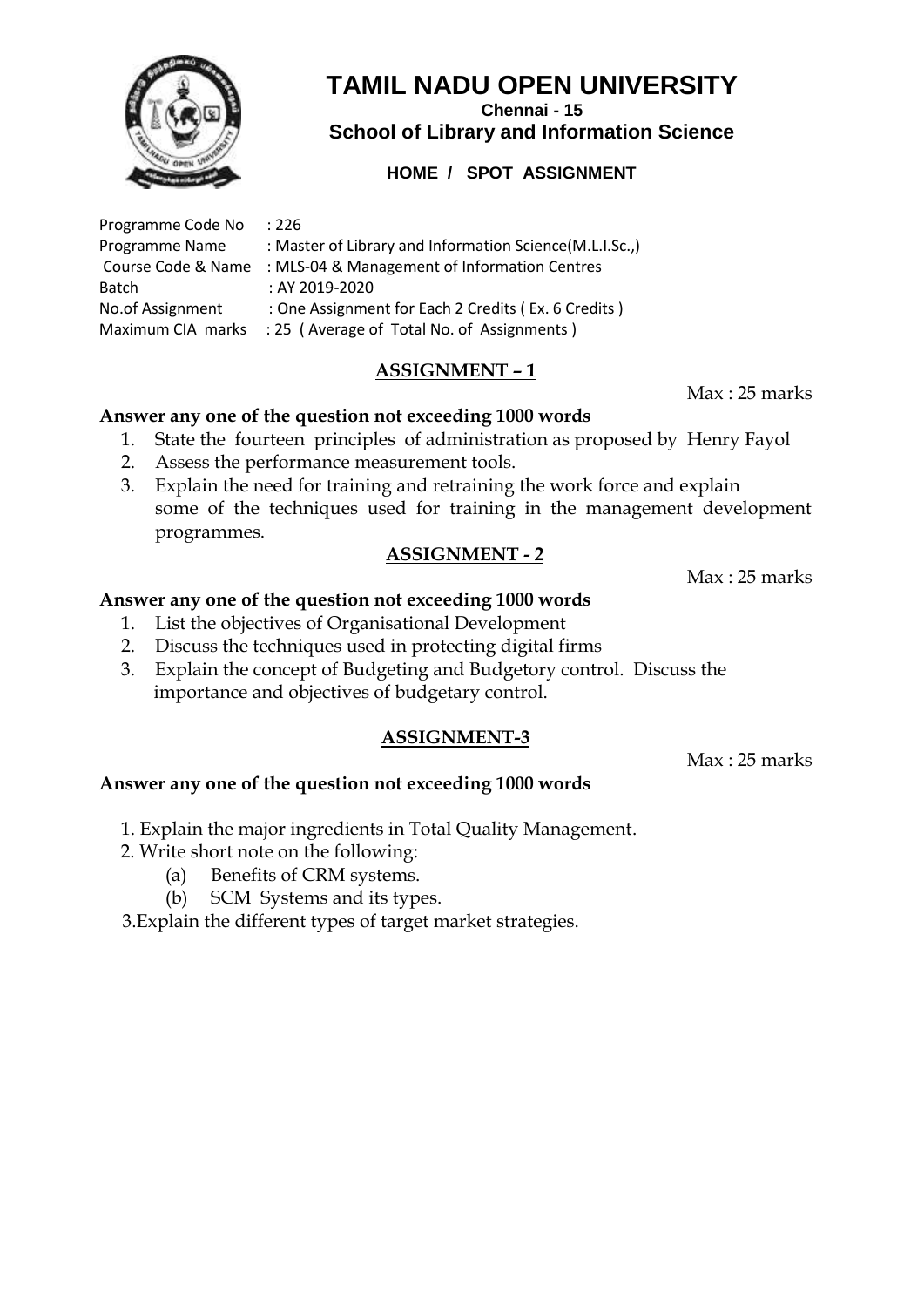

**Chennai - 15 School of Library and Information Science**

# **HOME / SPOT ASSIGNMENT**

| Programme Code No  | :226                                                    |
|--------------------|---------------------------------------------------------|
| Programme Name     | : Master of Library and Information Science(M.L.I.Sc.,) |
| Course Code & Name | : MLS-05 & Research Methods                             |
| Batch              | : AY 2019-2020                                          |
| No.of Assignment   | : One Assignment for Each 2 Credits (Ex. 6 Credits)     |
| Maximum CIA marks  | : 25 (Average of Total No. of Assignments)              |

# **ASSIGNMENT – 1**

#### **Answer any one of the question not exceeding 1000 words**

- 1. Discuss the Various type of Research
- 2. Identify the Various methods of Sampling
- 3. Discuss the importance of sociometric techniques.

#### **ASSIGNMENT - 2**

Max : 25 marks

#### **Answer any one of the question not exceeding 1000 words**

- 1. Describe about the simple and multiple regression analysis
- 2. What role does evaluation play in research? How is the process of evaluation carried out?
- 3. Examine the Characteristics and types of observation.

#### **ASSIGNMENT-3**

Max : 25 marks

## **Answer any one of the question not exceeding 1000 words**

- 1. Explain the measures of Central tendency.
- 2. Discuss the meaning and types of hypothesis
- 3. Describe the different methods used in report writing.

Max : 25 marks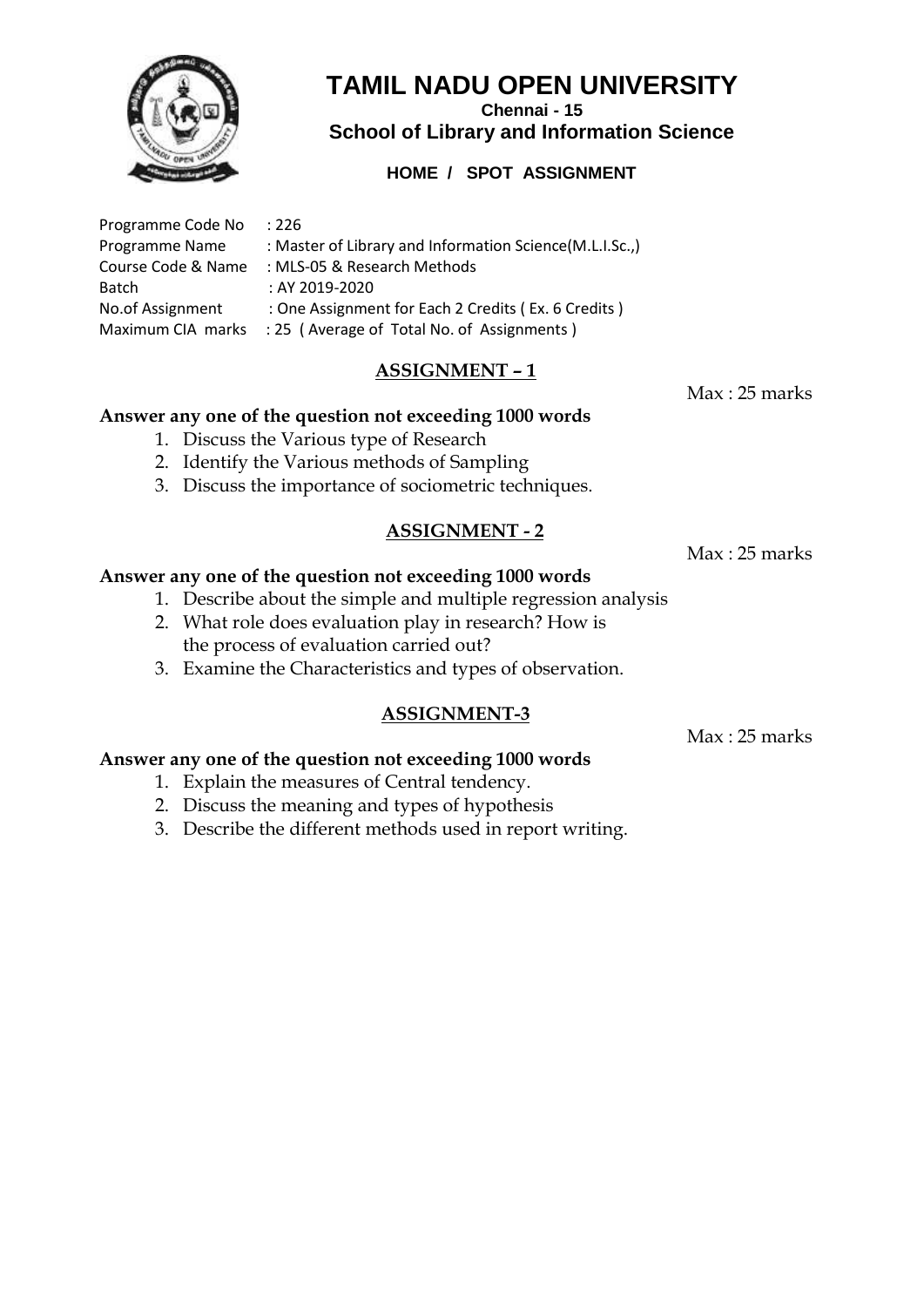

**Chennai - 15**

**School of Library and Information Science**

# **HOME / SPOT ASSIGNMENT**

| Programme Code No    | :226                                                                                                                                                                                                                                                                                                                                                                                 |
|----------------------|--------------------------------------------------------------------------------------------------------------------------------------------------------------------------------------------------------------------------------------------------------------------------------------------------------------------------------------------------------------------------------------|
| Programme Name       | : Master of Library and Information Science(M.L.I.Sc.,)                                                                                                                                                                                                                                                                                                                              |
| Course Code & Name   | : MLS-06 & Applications of ICT                                                                                                                                                                                                                                                                                                                                                       |
| <b>Batch</b>         | : AY 2019-2020                                                                                                                                                                                                                                                                                                                                                                       |
| No.of Assignment     | : One Assignment for Each 2 Credits (Ex. 6 Credits)                                                                                                                                                                                                                                                                                                                                  |
| Maximizing CIA month | $\overline{1}$ $\overline{1}$ $\overline{1}$ $\overline{1}$ $\overline{1}$ $\overline{1}$ $\overline{1}$ $\overline{1}$ $\overline{1}$ $\overline{1}$ $\overline{1}$ $\overline{1}$ $\overline{1}$ $\overline{1}$ $\overline{1}$ $\overline{1}$ $\overline{1}$ $\overline{1}$ $\overline{1}$ $\overline{1}$ $\overline{1}$ $\overline{1}$ $\overline{1}$ $\overline{1}$ $\overline{$ |

Maximum CIA marks : 25 (Average of Total No. of Assignments)

# **ASSIGNMENT – 1**

Max : 25 marks

## **Answer any one of the question not exceeding 1000 words**

- 1. Explain the various generation of computers
- 2. Evaluate the fundamental capabilities of automated acquisition system.
- 3. Describe the structure of a logical DBMS

## **ASSIGNMENT - 2**

Max : 25 marks

#### **Answer any one of the question not exceeding 1000 words**

- 1. What are different types of computer language? Explain in detail.
- 2. Describe network based information services.
- 3. Describe the importance of housekeeping operations.

# **ASSIGNMENT-3**

Max : 25 marks

- 1. Describe the concept of Database Management Systems(DBMS)
- 2. Access the function and position of digital libraries in India
- 3. Discuss Internet based library and information services.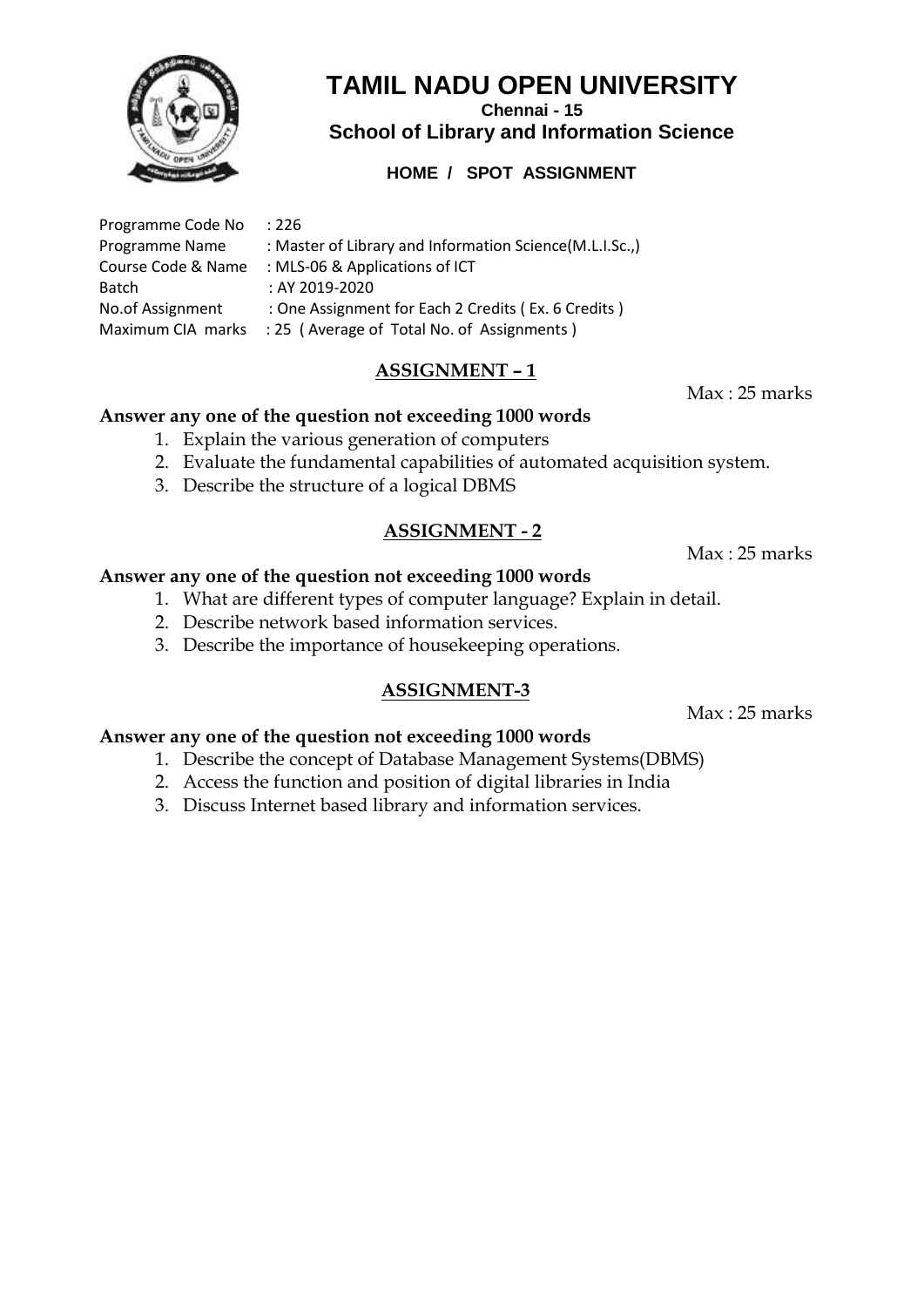

**Chennai - 15 School of Library and Information Science**

**HOME / SPOT ASSIGNMENT**

| Programme Code No  | :226                                                    |
|--------------------|---------------------------------------------------------|
| Programme Name     | : Master of Library and Information Science(M.L.I.Sc.,) |
| Course Code & Name | : MLS-07 & Academic Library System                      |
| <b>Batch</b>       | : AY 2019-2020                                          |
| No.of Assignment   | : One Assignment for Each 2 Credits (Ex. 6 Credits)     |
| Maximum CIA marks  | : 25 (Average of Total No. of Assignments)              |

## **ASSIGNMENT – 1**

Max : 25 marks

#### **Answer any one of the question not exceeding 1000 words**

- 1. Describe the functions of libraries in schools, colleges and universities
- 2. List the advantage and the purpose of a collection development policy
- 3. Discuss the role of national agencies and international agencies in CEP for LIS professional.

#### **ASSIGNMENT - 2**

Max : 25 marks

## **Answer any one of the question not exceeding 1000 words**

- 1. Discuss the activities and services of INFLIBNET.
- 2. Describe the concept of the user studies.
- 3. Define stock verification. List its advantages.

## **ASSIGNMENT-3**

Max : 25 marks

- 1. Evaluate the role of DELNET as an operational digital library network.
- 2. Evaluate the importance of the INFLIBNET programme in the current Indian scenario for library network.
- 3. Explain the concept of user education. Also, discuss the various components of user education.